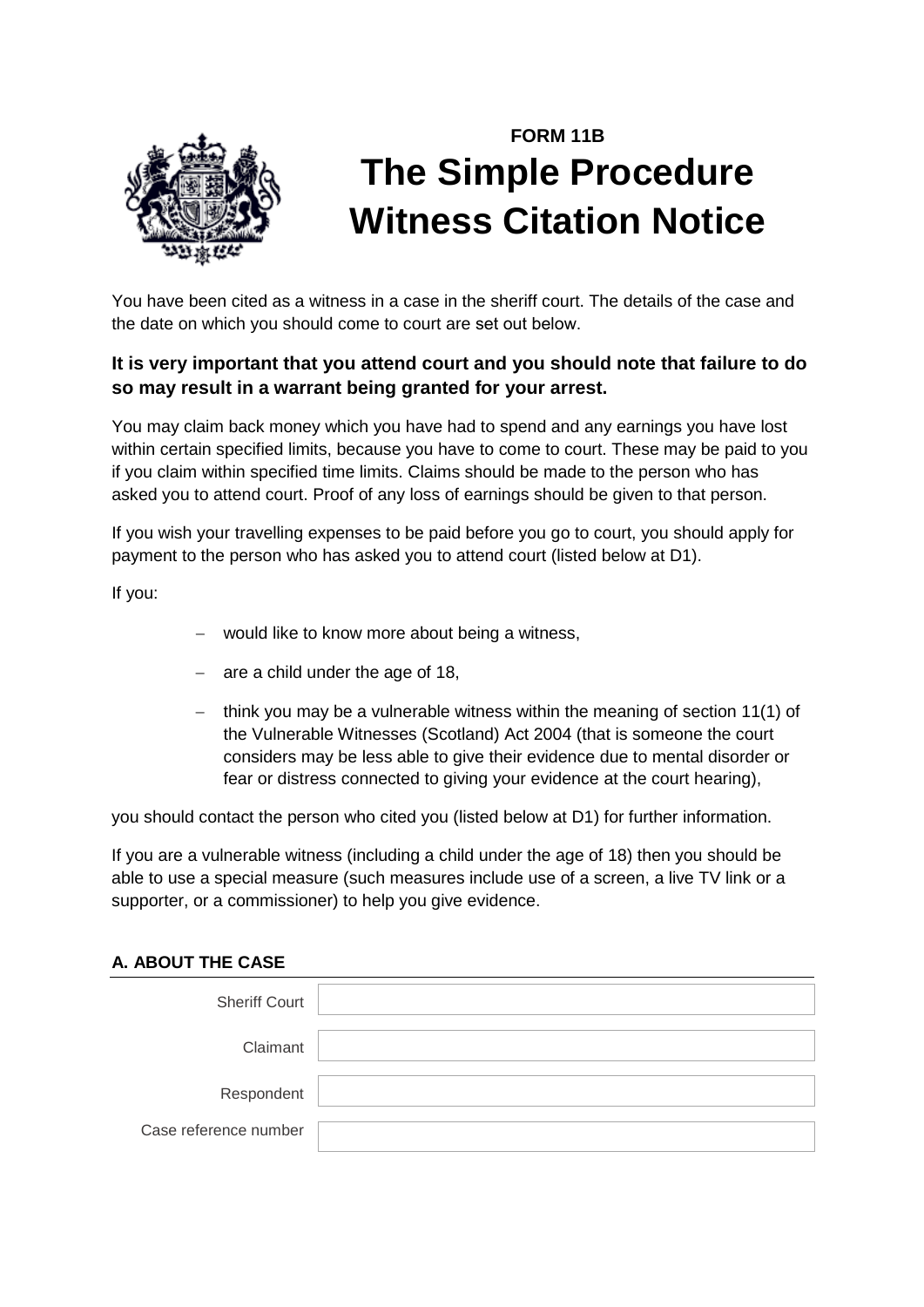## **B. ABOUT THE WITNESS**

| B1. What is the full name of the witness? |  |  |
|-------------------------------------------|--|--|
| Name                                      |  |  |
| Middle name                               |  |  |
| Surname                                   |  |  |

### **C. WHEN AND WHERE YOU MUST COME TO COURT**

ⓘ The witness must come to the court listed below on the date and time listed below.

| The Sheriff Court you must<br>come to is: |  |
|-------------------------------------------|--|
| Address                                   |  |
| Postcode                                  |  |
| You must come to the                      |  |
| Sheriff Court on:                         |  |

#### **D. ABOUT THIS CITATION**

ⓘ This part contains information about the party who has cited you as a witness.

#### D1. Who is citing you as a witness?

ⓘ If the person who cited you is represented by a solicitor, they should list the solicitor's details here. If they do not, they should list their own details.

| Name                 |  |
|----------------------|--|
| Address              |  |
| Firm or organisation |  |
| Email                |  |

#### D2. Which party is citing you as a witness?

| $\mathbb{L}$ | Claimant   |          |                             |  |
|--------------|------------|----------|-----------------------------|--|
|              | Respondent |          |                             |  |
| <b></b>      |            | $\cdots$ | $\sim$ $\sim$ $\sim$ $\sim$ |  |

D3. Who formally served this Witness Citation Notice?